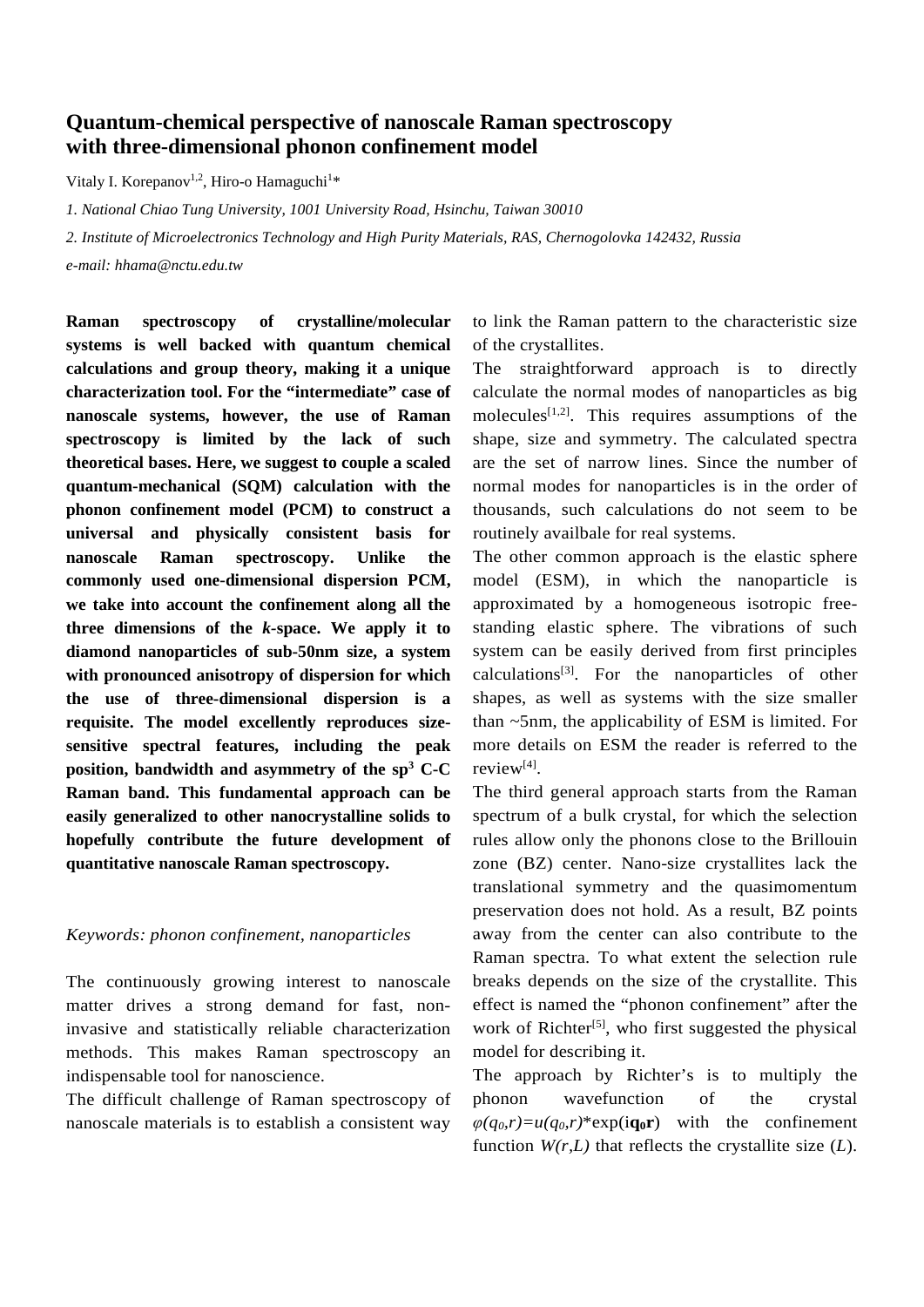The resultant wavefunction is not any more an eigenfunction of the phonon wave vector *q*, but rather is a superposition of crystal wavefunctions with different *q*. This superposition is a reflection of the "mixing" of the phonon modes of the crystal upon confinement. Therefore, the "smaller" the crystallite size is, the more is the "spreading" of the phonon wavefunction over the BZ. The weights of different *q*-points within this superposition are determined as the squared Fourier coefficients  $C(a_0, a)$  of the confined wavefunction expansion:

$$
\psi(q_0, r) = u(q_0, r) * \int C(q_0, r) * e^{i\mathbf{q} \cdot \mathbf{r}} d^3 q
$$
\n(1)

 $C(q_0,q)$  is specific to the choice of the confinement function *W(r,L)*:

$$
C(q_0, q) = \frac{1}{(2\pi)^3} \int W(r, L) * e^{-i(q \cdot q_0)r} d^3r
$$
 (2)

The Raman band shape is given as a superposition of the contributions from different *q*, weighted by the Fourier coefficients. If the Lorentzian line shape is assumed for each *q-*point, the following expression for the band shape  $I(\omega)$  is obtained:

$$
I(\omega) \cong \iiint \frac{\left| C(q_o, q)^2 \right|^2}{\left( \omega - \omega(q) \right)^2 + \left( \Gamma_0/2 \right)^2} d^3q
$$
\n(3)

where  $\omega$  is wavenumber,  $\omega(q)$  is the threedimensional (3D) phonon dispersion function, *Γ<sup>0</sup>* is the natural bandwidth. This is the general formula for the Raman band shape under the phonon confinement model.

The PCM received criticism for assuming the isotropy of phonon dispersion, as well as the arbitrariness of the confinement function *W(r,L)*, because of which the PCM was considered as "phenomenological"<sup>[6]</sup>. Also, it was believed to be not applicable to particles below ~5 nm, where the bulk dispersion curves lose their significance<sup>[4]</sup>.

In the present manuscript, we show the way to exclude the arbitrariness in the confinement function, and take into account the full anisotropy of the phonon dispersion.

As of the size limit, the main advantage of PCM is that it has perfectly good asymptotic behavior on "both ends" of the size scale. For large crystallites the calculated spectrum coincides with that of the bulk crystal, and for the case of a disordered (amorphous) material the spectrum uniformly approaches the density of states (which corresponds to equal contributions from all points of the BZ or, in other words, constant Fourier coefficients in equation 3). The experimental spectra of amorphous solids (system with the smallest phonon coherence length in terms of PCM) are known to closely resemble the density of states $^{[7]}$ .

In the past, in order to simplify PCM, the 1D approximation has often been introduced. under which the 3D dispersion function was replaced with an averaged 1D dispersion curve. However, in case of distinct anisotropy of phonon dispersion like over-bending[8], one-dimensional approximation curve leads to very arbitrary results. A typical example is diamond, for which several groups suggested different 1D dispersion curves, neither of which can really approximate the  $3D$  function<sup>[9]</sup>. Therefore, the consistent physical model should adopt the 3D integration all over the *q-*space, which requires the knowledge of the phonon dispersion at any arbitrary *q-*point. Here, we greatly benefit from quantum-chemical calculations.

Typically, quantum-chemical calculations tend to under- or over-estimate experimental vibrational frequencies more or less systematically<sup>[10]</sup>. To take this into account, we use the scaling procedure, routinely used for molecular systems. In our case, we scale the 3D dispersion function to match the experimental frequency at the BZ center. If the phonon dispersion is degenerate, like that of diamond or silicon, we need only one scaling factor.

We illustrate the present approach by applying it to diamond nanoparticles. They comprise an excellent model system due to the high phonon dispersion, simplicity of the first order spectrum, and the availability of samples with different crystallite size. In addition, the phonon dispersion of diamond is well studied, which allows us to compare the calculated frequencies with high-quality experimental data<sup>[8,11-14]</sup>.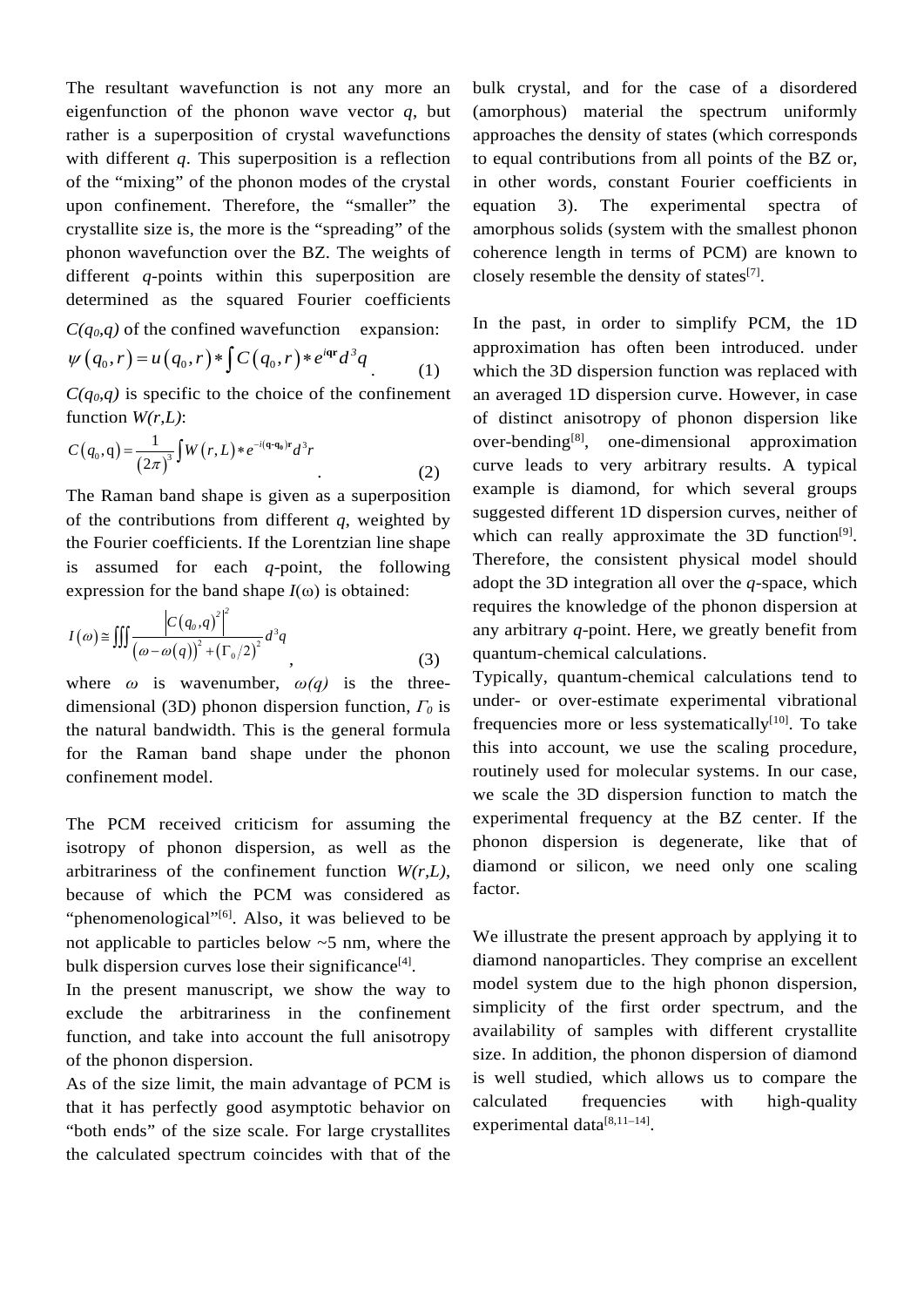

**FIG. 1**. Calculated and experimental phonon dispersion functions of diamond plotted along highsymmetry directions. Lines: scaled quantum-mechanical calculation results, circles: X-ray scattering data<sup>[8,13]</sup>; squares: neutron scattering data<sup>[11,12]</sup>; diamonds: neutron scattering data<sup>[14]</sup>.

The SQM calculated phonon dispersion function of diamond is plotted along high-symmetry directions in fig. 1. X-ray scattering data $[8,13]$  and neutron scattering data $[11,12,14]$  are also shown in the same figure. The original DFT calculation was found to under-estimate the frequency at BZ center point by 27 cm-1 , which corresponds to 1.02 scaling factor. After the scaling, the agreement between calculated and experimental data is good throughout the BZ. Therefore, we assume that any arbitrary *q-*points are also well reproduced by the SQM calculation. We then directly use this scaled 3D dispersion function  $\omega(q)$ , defined on a grid, for the integration over  $d^3q$ .

It is worth mentioning that the phonon confinement model has been considered as phenomenological for a long time, because the phonon weighting function has been chosen somewhat arbitrarily, without physical justifications<sup>[6]</sup>. Typically, a Gaussian has been assumed for the simplicity of the integration $[9]$ . In the present work, however, no assumptions were made for the weighting function. The Fourier coefficients were derived directly from the confinement shape. Since the diamond nanocrystals can be well described as quasi-spherical $[15]$ , we use a spherical box confinement, and  $C(q_0, q)$  take the analytic form of Bessel-like function $[16]$ . The present

approach is applicable to any arbitrary confinement shape. If the analytic expression for  $C(q_0, q)$  does not exist, it can be calculated numerically $[17]$ . As illustrated in fig.2, the exact phonon weighting functions are significantly different from those derived assuming the Gaussian confinement.



**FIG. 2.** Fourier coefficients for the hypothetical small nanoparticle (3 lattice units) derived from the Gaussian confinement function (dashed) and the exact one (solid).

The Raman cross-section is proportional to the cube of the particle size; therefore, the contribution of the different-size particles is not uniform. For this reason, it is necessary to take into account the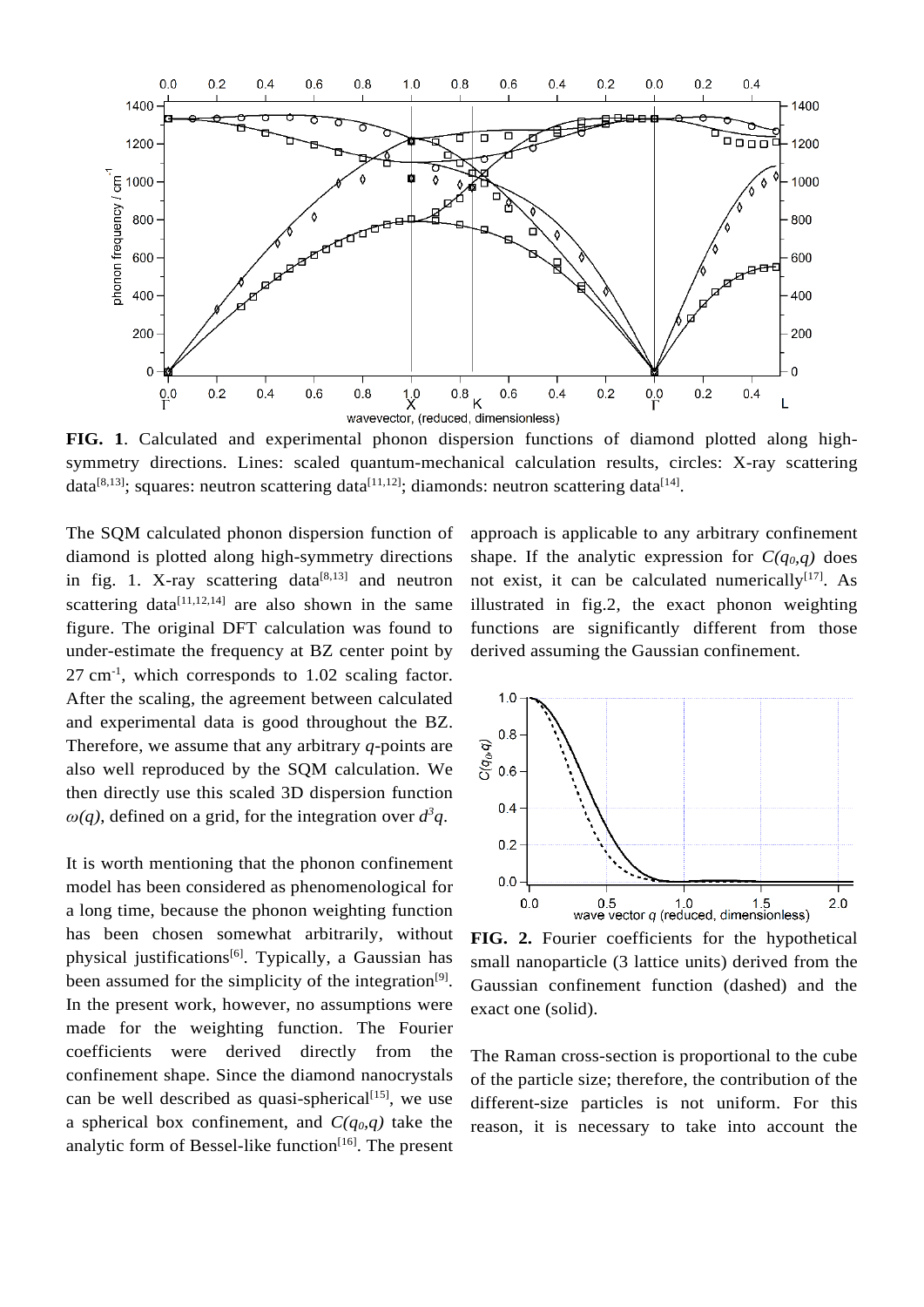particle size distribution. This makes the working formula:

function with FWHM of  $7.0 \text{ cm}^{-1}$  was taken in the present work.

$$
I(\omega) \cong \int \rho(\sigma) d\sigma \frac{\sigma^3}{N(\sigma)} \iiint \frac{\Gamma_0(\sigma) * \left| C(q_0, q)^2 \right|^2}{\left( \omega - \omega(q) \right)^2 + \left( \Gamma_0(\sigma) / 2 \right)^2} d^3q \quad (4),
$$

where  $\rho(\sigma)$  is the particle size distribution and  $N(\sigma)$ is the normalizing factor (the area under the spectral shape for the given size  $\sigma$ <sup>[18]</sup>. The integration over *q* is not limited to the BZ, because the lattice periodicity is broken<sup>[17]</sup>. In practice, it matters only for relatively small particles. Therefore, the integration can be safely limited to the finite area, in the present case extending the first BZ to 2.0 (fig. 2).

For comparison of the theoretical Raman spectra with the experimental, we need to include three more factors: (1) the frequency factor  $(v^4)$ ; (2) the Bose-Einstein factor; and (3) the slit-function of the spectrometer. For the third factor, the calculated Raman spectra  $I(\omega)$  are convoluted by the spectrometer slit-function, for which the Gaussian

The experimental Raman spectra of the four diamond nanoparticles samples are shown in fig. 3. They exhibit sharp size dependence for the particle size smaller than 50 nm. The Raman spectrum of a bulk diamond shows a symmetric band with FWHM of 11.1 cm<sup>-1</sup>. For the "small" 3nm particle (fig. 3 (a)), however, the band becomes asymmetrically broadened  $(58 \text{ cm}^{-1} \text{ FWHM})$ , with a distinct down shift of peak position  $(4.5 \text{ cm}^{-1})$ . The 42nm sample shows a spectrum very close to the bulk spectrum, with only difference in the band width  $(13.7 \text{ cm}^{-1}, \text{ fig. } 3 \text{ (d)}).$  The other two samples with intermediate sizes show intermediate band shapes with FWHM of 15.8 and  $46.4 \text{ cm}^{-1}$  (fig. 3 (c) and (b)). These size-dependent characteristics are well accounted for by the present model; all the four experimental Raman spectra (highlighted by thick lines on dotted lines) are excellently fitted by using eq. 4 (full lines in fig. 3).



(bottom full lines) for 3nm DND (a), 4nm LND (b), 23nm HPHT (c) and 42 nm HPHT (d). Highlighted lines in the experimental spectra are the first order diamond band (1270-1355 cm<sup>-1</sup>) that was used for fitting. Vertical dotted lines show the BZ center (1332.9 cm<sup>-1</sup>).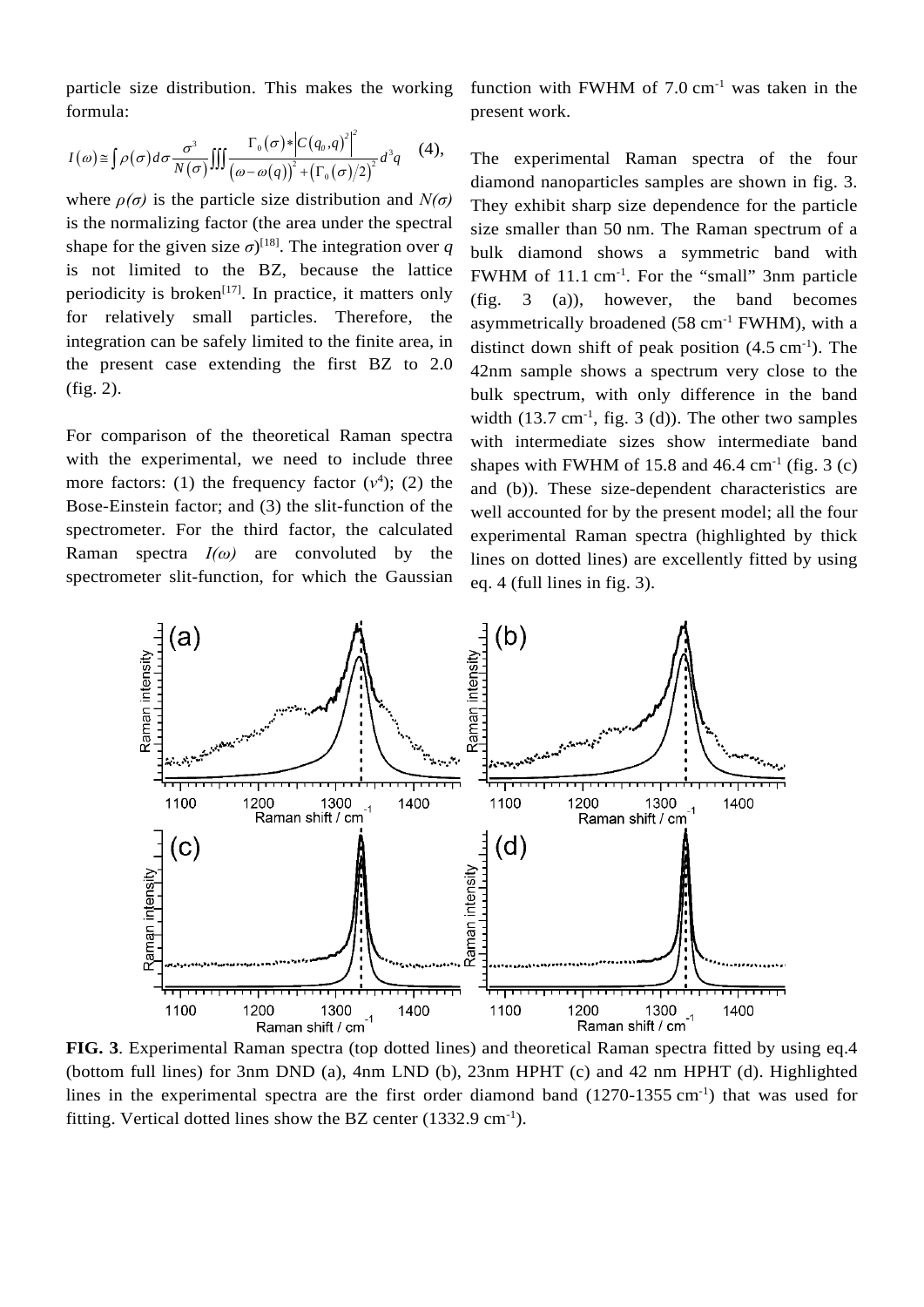The particle size distributions resulting from the fitting analysis are shown in fig. 4. Diamond nanoparticles typically consist of a diamond core surrounded by the shell of disordered sp3-, graphene-like carbon, fullerene-like islets as well as surface terminal carbon<sup>[19–21]</sup>. Hence, the phonon confinement length estimated in the present study is expected to be less than the particle size estimated from other methods. In fact, for sample (a), the present analysis gives a size distribution having a maximum at 2.8 nm (fig. 4 curve (a)), while dynamic light scattering (DLS) gives a size of 3.0 nm. Sample (b) shows the size distribution with the maximum of 3.4 nm (fig. 4 curve (b)), which is smaller than the value determined with XRD (4 nm). The bigger HPHT samples with 23.6 and 42.4 nm mean DLS sizes show good agreements with the mean confinement lengths of 22.2 and 42.0 nm (fig. 4, curves (c) and (d)).



**FIG. 4**. Size distributions corresponding to the best fitted Raman spectra for samples (a), (b), (c) and (d) (solid lines) and the natural linewidth *Γ<sup>0</sup>* (broken line).

What PCM allows us to derive from the Raman pattern is the dimension of coherently scattering crystalline domain. It is worth emphasizing that this value does not necessarily coincide with the particle size. For the correct interpretation of the data, it is necessary to have the understanding of the structure of nanoparticles. In case of detonation nanodiamonds, TEM studies show that in the core, the nanoparticles have well-ordered diamond lattice. However, stacking faults are observed in a significant amount of nanoparticles<sup>[22]</sup>. Interestingly, the combined TEM+Raman studies have shown that the non-periodic arrangement of the stacking faults

does not affect the phonon confinement length in  $SiC^{[23]}$ . Therefore, it is likely that for the case of NDs the defects give minor contribution to the phonon coherence length, and the correct interpretation of the "Raman size" is the diameter of the diamond core.

Within the framework of the presented approach, the broadening of a Raman line of nanoparticles has two origins: (1) inhomogeneous broadening due to the mixing of the BZ-center phonon with off-center phonons having different frequencies, and (2) homogeneous broadening coming from vibrational dephasing. The former shows asymmetric broadening coming from the spreading of the phonon throughout the BZ with the generally negative phonon dispersion (fig.1). The latter would be dependent on the size of the confined crystallite. According to Nemanich and coauthors, the vibrational dephasing times are likely to be strongly influenced by surface and boundary scattering effects<sup>[24]</sup>. In the present work, we do not discuss the physical mechanisms involved in the homogeneous broadening as well as the analytical equation for it. We refrained from using the inverse size dependence of the dephasing constant  $\Gamma_0$  as suggested in the work<sup>[25]</sup>, because it gives unreasonably high  $\Gamma_0$  values as the size approaches the amorphous solid. We optimized the size dependent *Γ<sup>0</sup>* values by fitting the theoretical band shape with the experimental spectra. In agreement with previous studies[24,25], *Γ<sup>0</sup>* has been found to increase with decreasing the size (fig.4, dotted line). This tendency is well expected from stronger perturbations that a phonon experiences in smaller particles.

Both quantum-mechanical calculations for periodic systems and PCM for nanocrystals are commonly used techniques. For diamond, the calculation of phonon dispersion can be done on a desktop computer within several days. For most other materials, this would require more time-demanding but still feasible calculations. Next step, running the PCM script takes several minutes. Therefore, once the phonon dispersion is calculated and scaled in the same manner, the approach can be easily applied to any other material systems.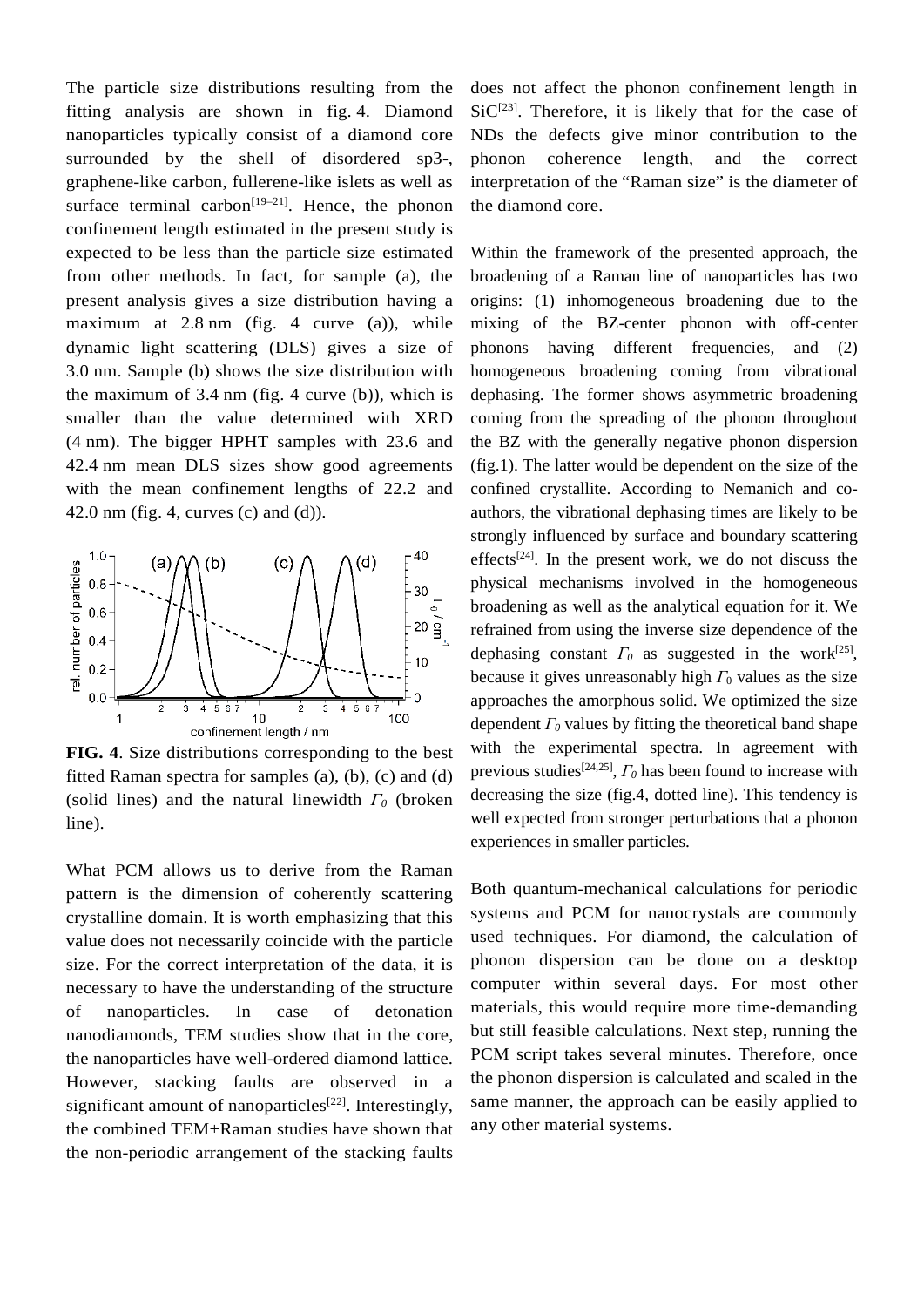In conclusion, coupling of quantum-chemistry with the phonon confinement model makes a universal and physically consistent basis for quantitative interpretation of the experimental Raman spectra from nanocrystalline solids. This method allows one

**Materials and methods**

Raman spectra were recorded with a laboratorybuilt Raman system under 355 nm excitation. The de-focused laser beam (~1mm in diameter, ~60mW) was used; the signal was collected at 90° scattering geometry. The samples were in the form of the 1% diamond colloid in water. The rotating quartz cell was used in order to minimize the effects of laser heating.

The following four samples were measured:

**(a)** DND, detonation nanodiamond, with mean size of 3 nm (as estimated from DLS), courtesy of Prof. Eiji Osawa, NanoCarbon research Institute, Japan<sup>[26]</sup>;

**(b)** LND, laser-synthesized ND with 4 nm mean size (as estimated by XRD), courtesy of Olga Levinson and Boris Zousman, Ray Techniques Ltd., Israel $^{[27]}$ :

**(c)** HPHT, high-pressure high-temperature diamond, acid-washed and air-oxidized (3-4 hr at 450°C), with mean size 23 nm (as estimated by DLS),

**(d)** HPHT diamond, acid-washed and air-oxidized  $(3-4)$  hr at  $450^{\circ}$ C), with mean size  $42$  nm (as estimated by DLS), courtesy of Chandra Prakash Epperla and Prof. Huan-Cheng Chang, Institute of Atomic and Molecular Sciences, Academia Sinica, Taiwan[28].

All diamond powders were ultrasonicated in a horn for at least 0.5 hr, which yielded stable colloids (no precipitation within the observation time of about 1 year).

Quantum-mechanical phonon frequencies were calculated by means of Quantum Espresso software<sup>[29]</sup> with PBEsol-PAW functional and 16x16x16 *k*-points for SCF. The phonon frequencies were multiplied by one scaling factor (1.02) to match the experimental zone-center phonon frequency  $(1332.9 \text{ cm}^{-1})$ .

to go beyond the 1D approximation to take into account the full anisotropy of the phonon dispersion. The present approach can easily be generalized to Raman spectral analysis of any other nanoscale materials.

For the calculation of the Fourier coefficients, the 3D step-function was used. Such approach has been used for a long time in crystallography for the description of nano-powder diffraction pattern<sup>[16]</sup>. It has been shown that for spherical nano-particles the Fourier coefficients take form of the Bessel function:

$$
C(q_0, q) = \frac{4}{3}\pi R^3 \left[ 3\frac{\sin(qR) - qR*\cos(qR)}{(qR)^3} \right].
$$

The fit of the experimental Raman spectra with the PCM (eq. 4) was made with the Matlab (2014b) script. Since the first order diamond line (around 1332.9 cm-1 ) is superimposed by the disordered sp3 carbon line (broad feature at  $1240 \text{ cm}^{-1}$ ) and D-band of graphene-like carbon  $(1368 \text{ cm}^{-1})$ , the fit was made only for the 1270-1355 cm<sup>-1</sup> region, where the first order diamond line is the most distinct. The fitting variables included the parameters of the size distribution, as well as the natural linewidth  $\Gamma_0(\sigma)$ . For the latter, the empirical equation with three parameters (A, B and n) was used:

$$
\Gamma_0(\sigma) = \Gamma_0(\infty) + \frac{A}{(\sigma - B)^n}
$$

The linewidth of the macroscopic diamond was taken from the experiment  $(\sim 30 \,\mu m)$  diamond powder):  $\Gamma_0(\infty)$  =4.2 cm<sup>-1</sup> (this value does not include the slit-function).

The particle size distribution  $\rho(\sigma)$  was assumed to be Normal with small contribution of log-Normal to describe the fact that nanodiamonds typically contain a few percent of relatively large particles<sup>[30]</sup>. During the fitting, the varied parameters included the center and widths for distributions, as well as their proportion. Resulting from the fit size distributions are represented graphically on fig. 4.